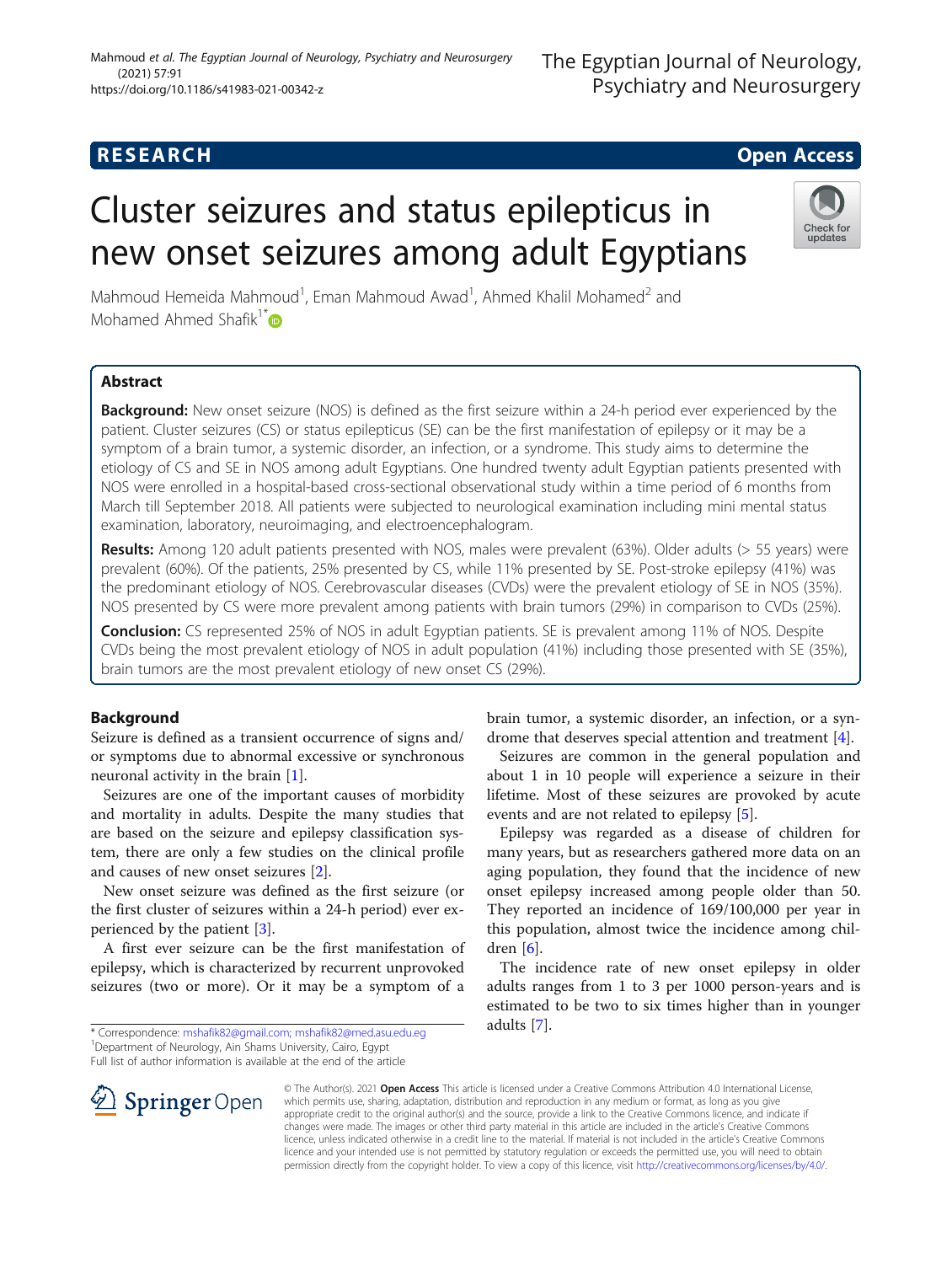<span id="page-1-0"></span>Etiology of seizures can be easily made out in most of the older patients. The causes include acute brain injury (subdural hematoma and stroke) and degenerative disorders (Alzheimer's disease and malignancy). In most of the adult cases, a cause is most often autoimmune or paraneoplastic and infections (mostly viral encephalitis, although mycoplasma is not rare). They also can occur with systemic metabolic conditions like uremia, hyperglycemia, hypoglycemia, and hyponatremia. In the remaining, no cause is identified despite an extensive work-up. These cases are referred to as cryptogenic (NOS) or new onset refractory status epilepticus (NORSE) or NOS/NORSE of unknown etiology [\[8](#page-5-0)].

Acute repetitive seizures or cluster seizures are seizures of any type that may occur in groups or clusters over a number of hours or days. A person usually recovers between seizures and the clusters will end on their own [\[9](#page-5-0)].

Status epilepticus is a neurological emergency, which is defined as the occurrence of two or more convulsive seizures without full recovery of consciousness between the seizures or continuous convulsive activity lasting for more than 5 min and more than 10 min if nonconvulsive [\[10](#page-5-0)].

A study of the incidence, prevalence, and underlying etiology of these neurological emergencies among new onset seizures (NOS) can help predict course of treatment and prognosis.

# Methods

This is a hospital-based cross-sectional observational study. Patients were recruited over 6 months from the emergency room and outpatient neurology clinics (from March 2018 till September 2018). One hundred and twenty patients presented by acute (within 24 h) new onset seizure (NOS) were included in this study.





Inclusion criteria are as follows: All adults aged > 18 years old presented by acute new onset seizures were divided into 3 age subgroups [\[11\]](#page-5-0): young adult (18–35 years), middle-aged adult (36–55 years), and older adult (> 55 years).

Exclusion criteria are as follows: Patients aged < 18 years old and seizure mimics: syncope (cardiac arrhythmia, vasovagal syncope), migraine (especially presenting with isolated symptoms as vertigo, visual changes, and aphasia), vascular conditions (transient ischemic attacks), pseudoseizures/hysterical seizures, physiological nocturnal myoclonus, sleep disorders (cataplexy, narcolepsy, night terror), benign positional vertigo (BPV), and psychiatric conditions (conversion, panic attacks).

All patients were subjected to the following: Full medical and family history including past history of possible risk factors for symptomatic seizures such as diabetes mellitus (DM), chronic liver disease (hepatic encephalopathy), chronic kidney disease (CKD) or first presentation of acute renal failure (uremic encephalopathy), autoimmune diseases (such as systemic lupus erythromatosis), febrile seizures, cerebrovascular accidents (CVA) including infarction and hemorrhage, head injuries as road traffic accidents (RTA), central nervous system infections (meningitis, encephalitis), and drug intake and alcohol (especially drug abuse or withdrawal).

# Family history of epilepsy

Detailed history of the new onset seizure (type of seizure was established according to International League Against Epilepsy (ILAE) 2017 classification of seizures).

Detailed neurological examination including Mini Mental State Examination (MMSE), speech, cranial nerves examination, motor and sensory examination, and signs denoting a cause of seizure (fever, papilledema).

Laboratory investigations including complete blood count (CBC); liver function tests (LFTs), alanine transaminase (ALT), aspartate transaminase (AST), and albu-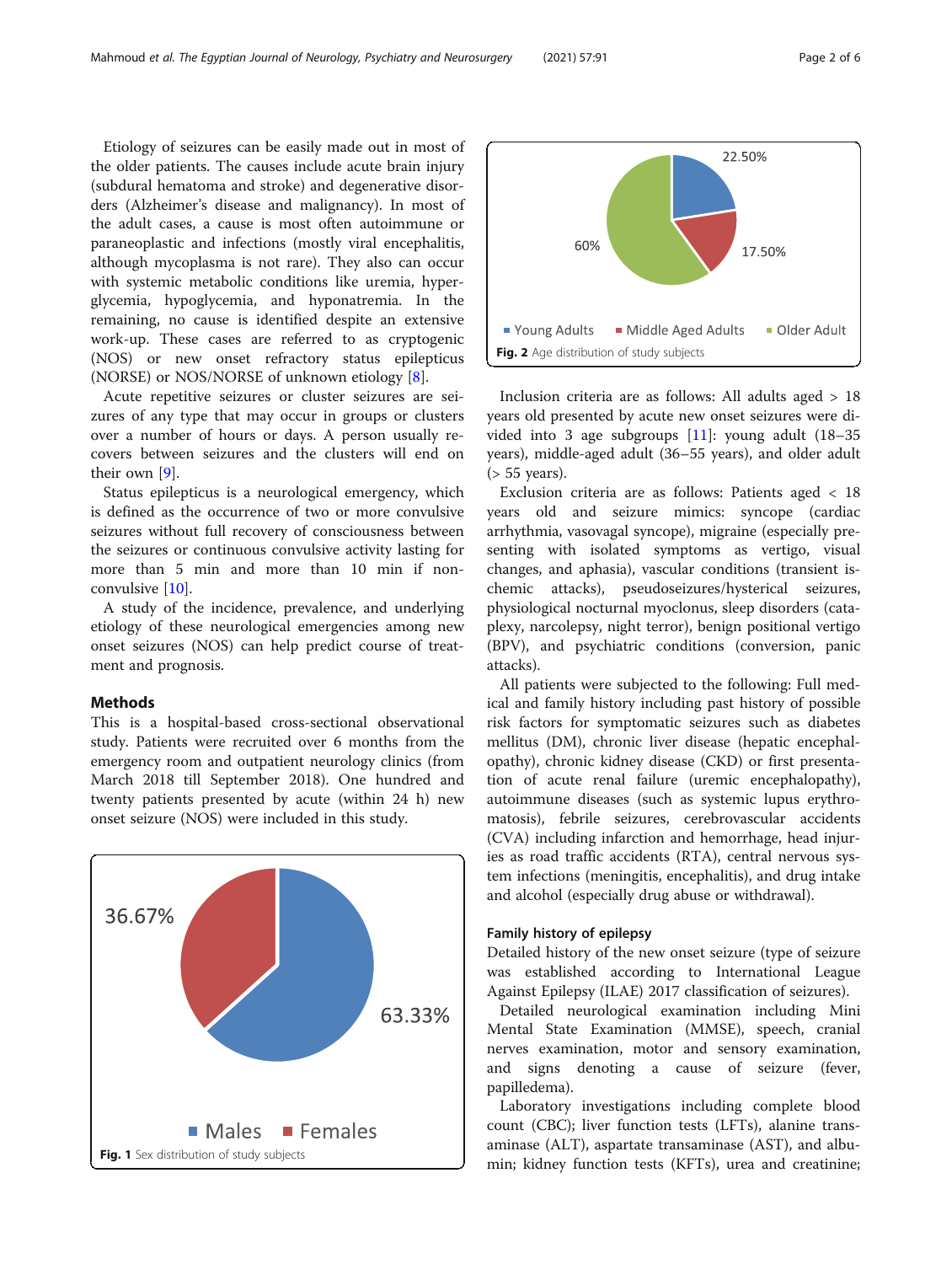| Gender | Age group   |        |                   |        |             |        |              |        | Chi-square |         |
|--------|-------------|--------|-------------------|--------|-------------|--------|--------------|--------|------------|---------|
|        | Young adult |        | Middle-aged adult |        | Older adult |        | <b>Total</b> |        |            |         |
|        | N           | $\%$   | N                 | %      | N           | %      | N            | %      | $X^2$      | P-value |
| Male   | 18          | 66.67  | 10                | 47.62  | 48          | 66.67  | 76           | 63.33  | 2.707      | 0.258   |
| Female | Q           | 33.33  |                   | 52.38  | 24          | 33.33  | 44           | 36.67  |            |         |
| Total  | 27          | 100.00 | 21                | 100.00 | 72          | 100.00 | 120          | 100.00 |            |         |

Table 1 Distribution of different age groups in accordance with sex

random blood sugar (RBS); serum electrolytes, sodium (Na+), potassium  $(K+)$ , and calcium (ionized Ca+); and others only if indicated as collagen profile, cerebrospinal fluid examination (CSF), and urine toxicology profile.

Neuroimaging including cranial computed tomography (CT) scanning with/or without contrast to identify stroke (ischemic or hemorrhagic) and space occupying lesions (SOLs) and magnetic resonance imaging (MRI) of the brain (if epilepsy syndrome is suspected), MRI was superior in identifying subtle abnormalities and remote symptomatic etiologies such as dysplasia and mesial temporal sclerosis. MRI with contrast was indicated when brain tumors or infections are suspected.

# Electroencephalogram (EEG)

Short-term digital EEG "Nihon Kohden EEG-1200 Neurofax 2014 USA" within average 48–72 h of patient first presentation to help classify seizure type and risk of recurrent seizures.

# Statistical methods

IBM SPSS statistics (V. 21.0, IBM Corp., USA, 2012) was used for data analysis.

Chi-square test to study the association between each 2 variables or comparison between 2 independent groups as regards the categorized data.

The probability of error at P value 0.05 was considered significant while at P value 0.01 and 0.001 are highly significant.



# Ethical considerations

All subjects were informed of the general aim of the study and their participation was fully voluntary. Informed written consent had been obtained and approved by the ethics committee for clinical research of the Faculty of Medicine.

# Results

# Age and sex distribution of study subjects

One hundred and twenty patients, presented to ER and Neurology Clinic, at the time of first ever seizure. Of patients, 63.33% were males (76) and 36.67% were females (44) (Fig. [1](#page-1-0)).

New onset seizures were more in older adult age group (60%) than in young adults (22.5%), with fewer incidences among middle-aged group (17.5%) (Fig. [2\)](#page-1-0).

Males with new onset seizures were predominant among young and older adult age groups by 66.67%, while females with new onset seizures were predominant among middle-aged adults by 52.38% (Table 1).

# Frequency of cluster seizures and SE among new onset seizure

Of 120 patients presented with new onset seizures, 31 (25.83%) presented by cluster seizures and 14 (11.67%) presented by status epilepticus (SE) (Figs. 3 and 4).

# Etiology of new onset seizures

Cerebrovascular diseases were the most common identified etiology of new onset adult seizures by 47% [poststroke epilepsy (41.67%), intracranial hemorrhage

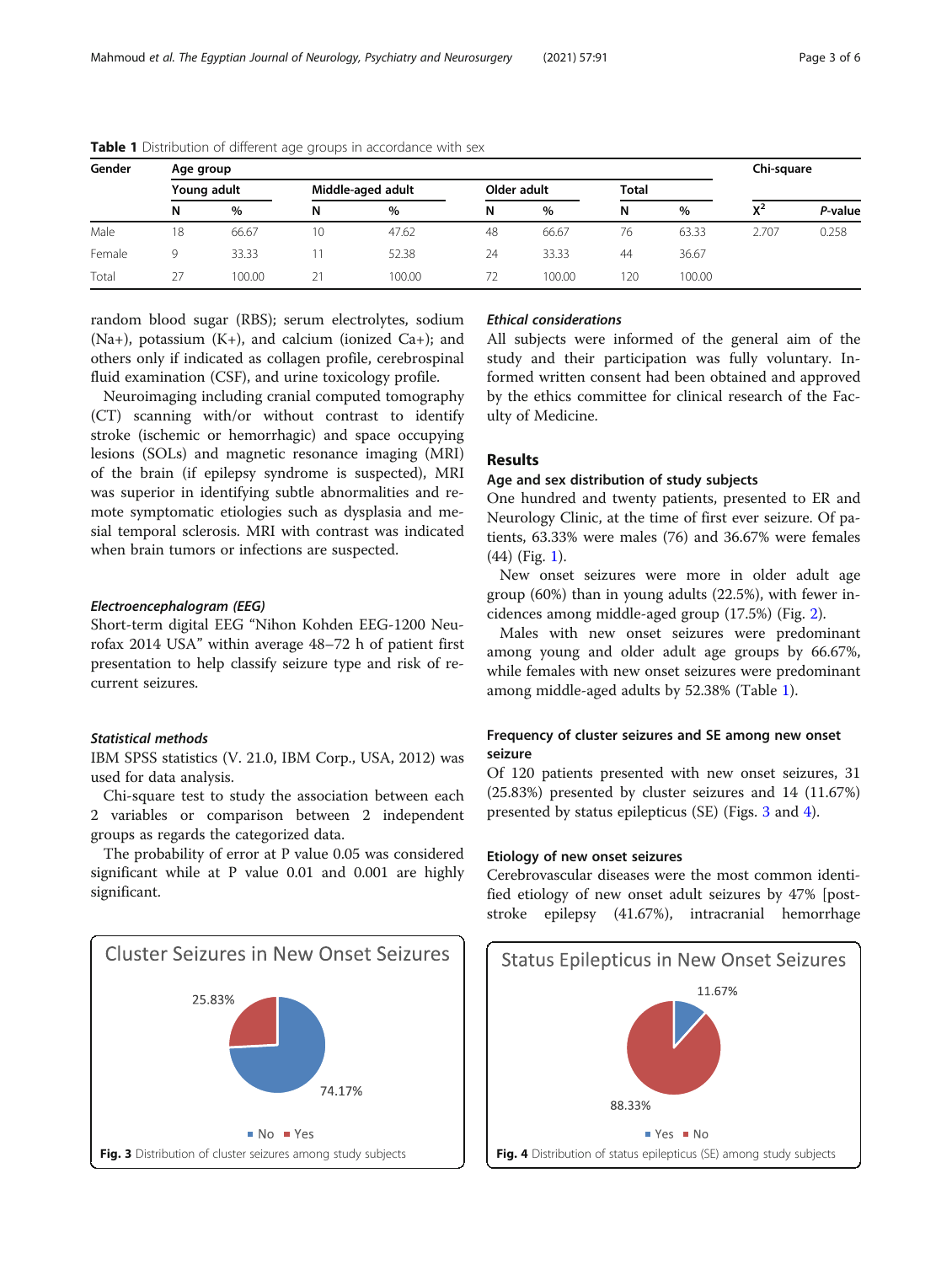\*Un-identified possible etiology \*\* Opiate

SOL space occupying lesions, PRES posterior reversible encephalopathy

syndrome, SAH subarachinoid hemorrhage, SDH subdural hemorrhage, ICHge intracranial hemorrhage

Acute symptomatic seizures (vasculitis) 1 0.83 Acute symptomatic seizures (drug induced)\*\* 1 0.83 **Traumatic SAH 2 1.67 ICHgE**  $3 \t 2.50$ **SDH**  $3$  2.50 **Total** 120 100.00

Table 2 Distribution of etiology of new onset seizures among

"ICHge" (2.5%), and subdural hematoma "SDH" (2.5%)], followed by idiopathic epilepsy syndrome (18.33%), symptomatic mainly "Metabolic" (11%), brain tumors (9.17%), encephalitis (5.83%), cryptogenic (5%), and traumatic and post-traumatic epilepsy (4%) (Table 2).

# Etiology of cluster seizures (CS)

Of 31 patients presented with cluster seizures as first ever seizure, the most common etiology were brain tumors (29.03%), followed by cerebrovascular diseases (CVDs) (25.81%), idiopathic epilepsy syndrome (22.58%), post-traumatic epilepsy (9.68%), and symptomatic and cryptogenic etiologies by 6.45% each (P-value < 0.001) (Table 3 and Fig. 5).



| *Metabolic, PRES, vasculitis, drug-induced seizure |  |
|----------------------------------------------------|--|
|----------------------------------------------------|--|



 $\overline{20}$ 

No Clusters PYes Clusters

 $30^{\circ}$ 

 $40$ 

50

by  $7.14\%$  $7.14\%$  $7.14\%$  each (Table 4 and Fig. [6\)](#page-4-0).

 $10$ 

# Discussion

Etiology of new onset seizures Cluster seizures Chi-square

**SOL (brain tumor)** 2 2.25 9 29.03 11 9.17 **Acute symptomatic seizure\*** 11 12.36 2 6.45 13 10.83 **Idiopathic epilepsy syndrome** 15 16.85 7 22.58 22 18.33 **Cryptogenic** 4 4.49 2 6.45 6 5.00 **Encephalitis** 7 7.87 0 0.00 7 5.83 **Post-traumatic epilepsy**  $5$   $5.62$   $3$   $9.68$   $8$   $6.67$ 

Etiology Cerebrovascular 45 50.56 8 25.81 53 44.17 25.520 < 0.001\*

No Yes Total

As far as we know, there were no major hospital-based studies that evaluated new onset seizures in adults especially from Egypt.

Most epidemiologic studies of seizure disorders are studies of the prevalence of epilepsy and only a few prospective incidence studies of cases with a first ever seizure in adult population exist [\[12](#page-5-0)].

The importance of adult onset seizures stems from its frequent association with secondary causes. If proper analysis of etiology is made with history taking, clinical examination, and appropriate investigations, the presenting seizures can be treated accordingly, thus reducing as-sociated morbidity and mortality [[13\]](#page-5-0).

In 2010, the International League Against Epilepsy (ILAE) Commission for Classification of Epilepsy divided epilepsies into three categories (genetic, structural/ metabolic, unknown cause) according to the etiologies of epilepsy [\[14](#page-5-0)].

N % N % N %  $X^2$  P-value

| Mahmoud et al. The Eqyptian Journal of Neurology, Psychiatry and Neurosurgery | $(2021)$ 57:91 | Page 4 of 6 |
|-------------------------------------------------------------------------------|----------------|-------------|
|-------------------------------------------------------------------------------|----------------|-------------|

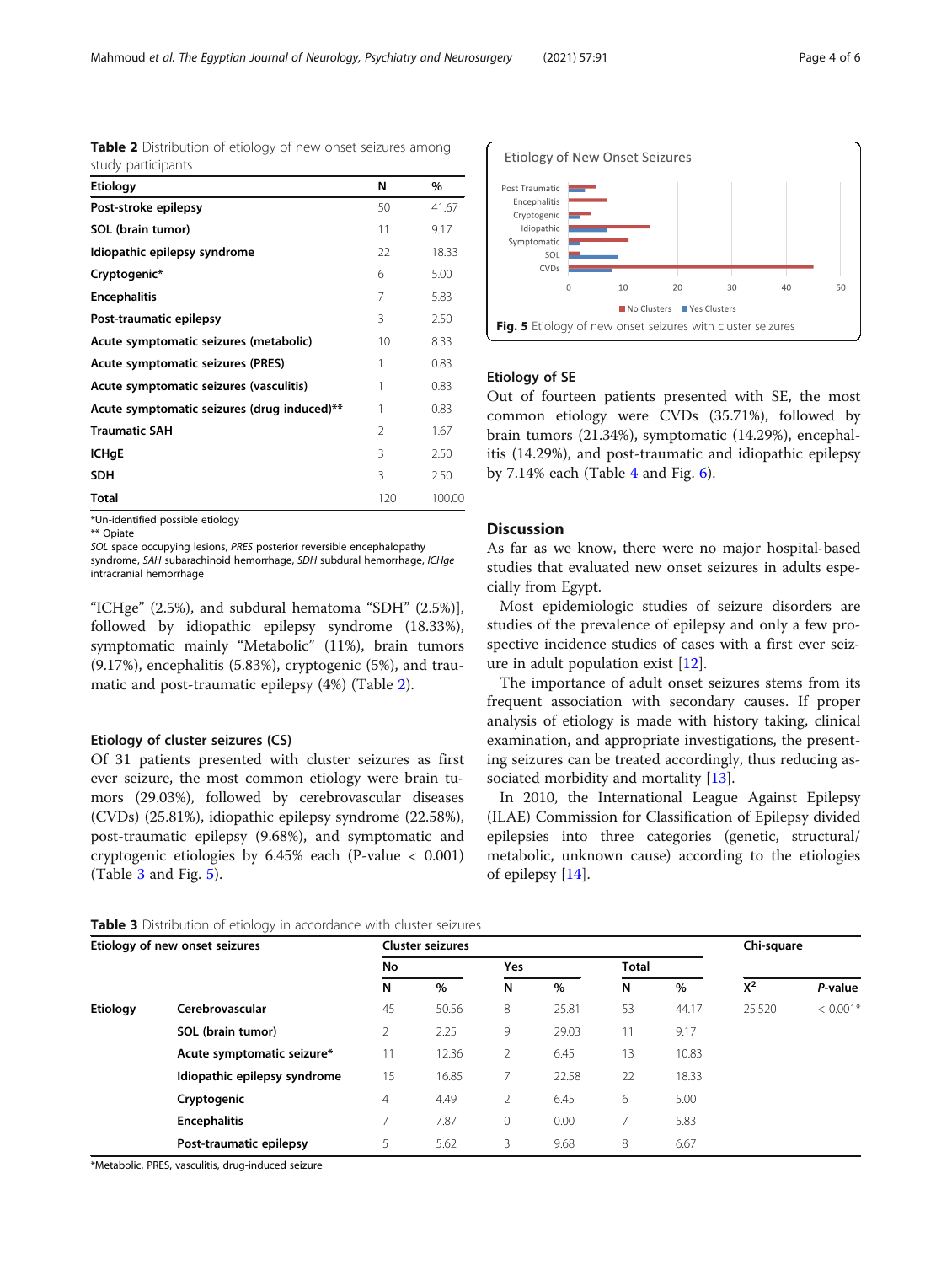|          |                              | Status epileptics |               |              |              |                          | Chi-Square    |       |         |
|----------|------------------------------|-------------------|---------------|--------------|--------------|--------------------------|---------------|-------|---------|
|          |                              | No                |               | Yes          |              | <b>Total</b>             |               |       |         |
|          |                              | N                 | $\%$          | N            | $\%$         | N                        | %             | $X^2$ | P-value |
| Etiology | Cerebrovascular              | 48                | 45.28         | 5.           | 35.71        | 53                       | 44.17         | 6.852 | 0.335   |
|          | SOL (brain tumor)            | 8                 | 7.55          | 3            | 21.43        | ш                        | 9.17          |       |         |
|          | Acute symptomatic seizure*   | 11                | 10.38         |              | 14.29        | 13                       | 10.83         |       |         |
|          | Idiopathic epilepsy syndrome | 21<br>6           | 19.81<br>5.66 | $\mathbf{0}$ | 7.14<br>0.00 | 22<br>6                  | 18.33<br>5.00 |       |         |
|          | Cryptogenic                  |                   |               |              |              |                          |               |       |         |
|          | <b>Encephalitis</b>          | 5                 | 4.72          | 2            | 14.29        | $\overline{\phantom{a}}$ | 5.83          |       |         |
|          | Post-traumatic epilepsy      |                   | 6.60          |              | 7.14         | 8                        | 6.67          |       |         |

# <span id="page-4-0"></span>Table 4 Distribution of etiology in accordance with status epilepticus

\*Metabolic, PRES, vasculitis, drug-induced seizure

We evaluated the data of 120 patients presented to ER and Neurology Clinic, who were  $\geq 18$  years of age at the time of first seizure. Of patients, 76 (63.33%) were males and 44 (36.67%) were females with a male to female ratio of 1.7:1.

Kaur and colleagues reported mild to moderate preponderance of males, with male to female ratio (1.85:1), and Chalasani and colleagues reported the same with a ratio of 1.9:1 [[12](#page-5-0), [13](#page-5-0)].

Yet, a study done by Derle and colleagues showed that females represented 50.8% of cases [\[15](#page-5-0)].

This can be explained by high incidence of head trauma in young adult males and CVDs in older adult males in comparison to corresponding age category in females, while Derle and colleagues reported increasing incidence of CVDs in females after menopausal hormonal changes with  $> 65$  years of age female preponderance [[15](#page-5-0)].

Faught and colleagues concluded that the average annual incidence of epilepsy in the elderly, aged 65 years and older, is up to 240 per 100,000 [\[16](#page-5-0)].

Ghosh and colleagues reported that nearly 25% of new onset epilepsy occur in the elderly [[17\]](#page-5-0).

Joshi and colleagues reported an increased number of patients with first seizure among older age group > 60 years [\[18\]](#page-5-0).

The increasingly aging population in the last decades and the age itself being an independent risk



factor for CVDs and the concomitant increase in the incidence and prevalence of post-stroke seizures can explain the higher prevalence of post-stroke epilepsy in our study among older age group (> 55 years) accounting for nearly 50% of our cases with new onset seizures.

On the contrary, other studies from India done by Kaur and colleagues, Chalasani and colleagues, and Muralidhar and colleagues revealed that the majority of cases were in the age group  $< 40$  years [[12,](#page-5-0) [13,](#page-5-0) [19\]](#page-5-0).

Younger patients with epilepsy often show a genetic cause. However, new onset epilepsy in the elderly is mainly the consequence of accumulated injuries to the brain and other secondary factors [[20](#page-5-0)].

New onset epilepsy in elderly people often has underlying etiology including CVDs, brain tumors, and traumatic head injury [[21](#page-5-0)].

The present study highlighted the burden of new onset seizure with post-stroke epilepsy (41.67%). Therefore, better understanding of seizures' characteristics, underlying etiological causes and drug interactions are necessary for effective patient management. As well as close follow-up of stroke patients for early detection of subtle fits which are hardly identified by patients themselves or their caregivers.

The second most common identified etiology of new onset seizures was idiopathic epilepsy syndromes (18.33), followed by SOL "Brain tumor" (9.17), acute symptomatic seizure "metabolic" (8.33%), posttraumatic epilepsy (6.67%), encephalitis (5.83%), and cryptogenic (5%).

Surprisingly, post-traumatic seizures were represented by fewer incidences than expected in Egypt.

The present study revealed that  $25.83\%$  of patients (*n* = 31) presented by cluster seizures and 14 (11.67%) of patients presented with status epilepticus (SE).

Chalasani and colleagues found that out of the 98 patients presented by new onset seizures above 20 years of age, 11% presented by SE [[12](#page-5-0)].